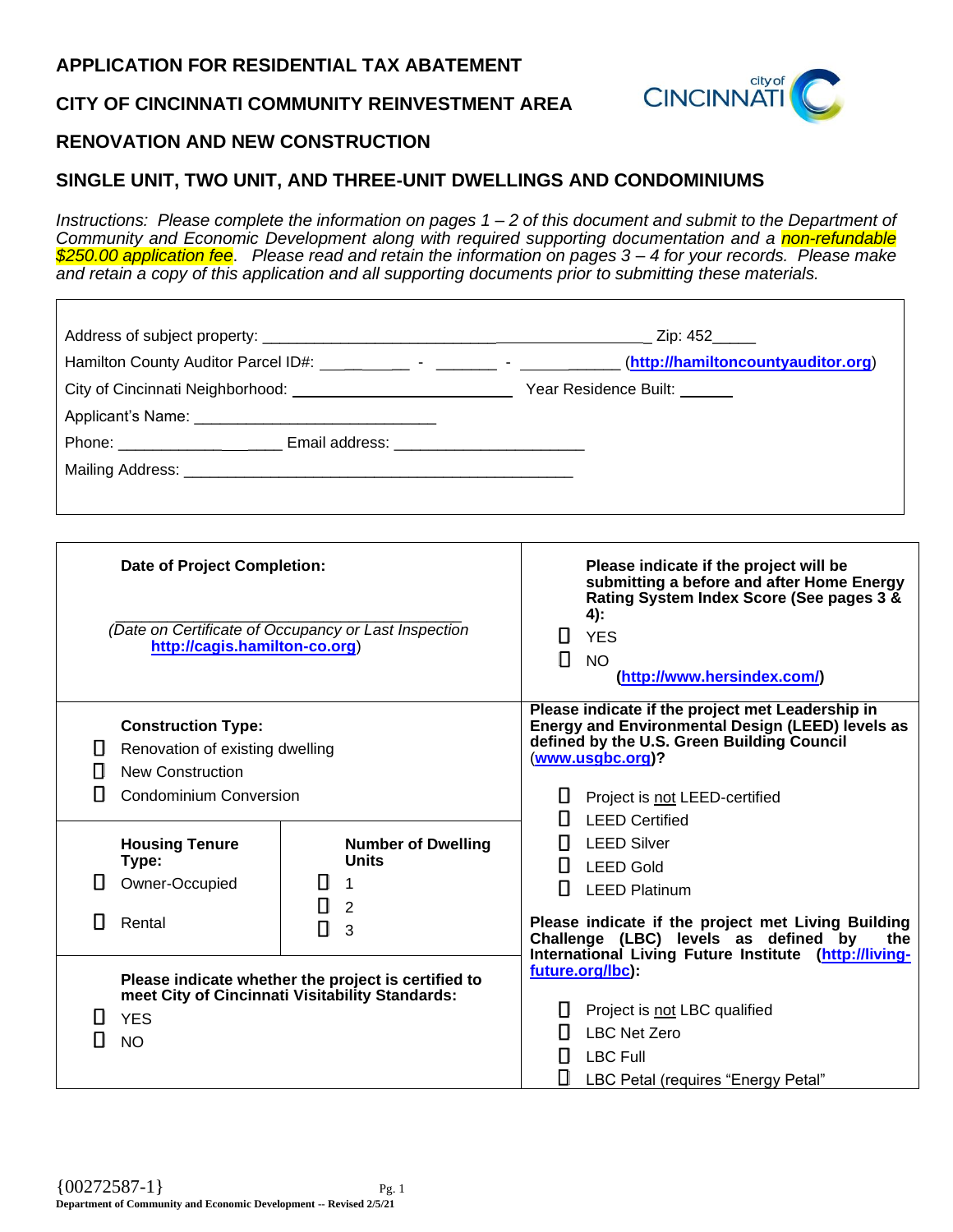| Brief description of work: |  |  |  |  |  |  |
|----------------------------|--|--|--|--|--|--|
|----------------------------|--|--|--|--|--|--|

|                | □ \$250.00 Application Fee is included. Make check, money order, or cashier's check payable to "City of Cincinnati".<br>Please include the property address on the memo line. Cash and credit cards are not accepted. The application<br>will not be processed until proper application fee is received. Application fee is nonrefundable.                                                                                                                                                                                                                                                                                                                                             |
|----------------|----------------------------------------------------------------------------------------------------------------------------------------------------------------------------------------------------------------------------------------------------------------------------------------------------------------------------------------------------------------------------------------------------------------------------------------------------------------------------------------------------------------------------------------------------------------------------------------------------------------------------------------------------------------------------------------|
|                | ∐Include documentation to verify the completion of renovation or construction:<br>For renovation, provide evidence that all permits related to the improvements have been closed. Applicants<br>can submit a screen shot from http://cagis.hamilton-co.org/opal/ezTrakhome.aspx showing all permits as<br>closed or submit documentation issued from Department of Buildings and Inspections.<br>For new construction, provide a copy of the final Certificate of Occupancy (CO).<br>Please call the Department of Buildings and Inspections at (513) 352-3271 to obtain the closed permits or<br>(513) 352-3267 for information regarding the Certificate of Occupancy.               |
|                | Total cost of improvements or new construction: \$<br>At minimum, at least \$2,500.00 in costs for a condominium or a one- or two-unit dwelling and at least<br>\$5,000.00 in costs for a three-unit dwelling is required.                                                                                                                                                                                                                                                                                                                                                                                                                                                             |
| 1)<br>2)<br>3) | Include documentation to support the cost of improvements. Documentation must be submitted in one of three<br>acceptable formats:<br>A notarized list identifying the general categories of the work completed, the date the work was completed,<br>and each category's expense. A labor cost for your own work can also be included.<br>The final, notarized affidavit of the draw payments of the construction contract. Please ensure that the<br>affidavit includes a description of the work completed.<br>Signed copy of the HUD Settlement Statement of the bank loan or the Closing Disclosure from both parties<br>taken out for the construction costs or dwelling purchase. |

\_\_\_\_\_\_\_\_\_\_\_\_\_\_\_\_\_\_\_\_\_\_\_\_\_\_\_\_\_\_\_\_\_\_\_\_\_\_\_\_\_\_\_\_\_\_\_\_\_\_\_\_\_\_\_\_\_\_\_\_\_\_\_\_\_\_\_\_\_\_\_\_\_\_\_\_\_\_\_\_\_\_\_\_\_\_\_\_

*I declare under the penalties of falsification that this application, including all enclosed documents and statements, has been examined by me, and to the best of my knowledge and belief is true, correct, and complete.*

Date Signature of Property Owner(s)

**Send Application and Fee to:** City of Cincinnati

Department of Community and Economic Development Residential Tax Abatement Program 805 Central Avenue, Suite 700 Cincinnati, Ohio 45202

> *For further information, please contact Matthew Heldman: (513) 352-4648 or email [Matthew.Heldman@cincinnati-oh.gov](mailto:Matthew.Heldman@cincinnati-oh.gov)*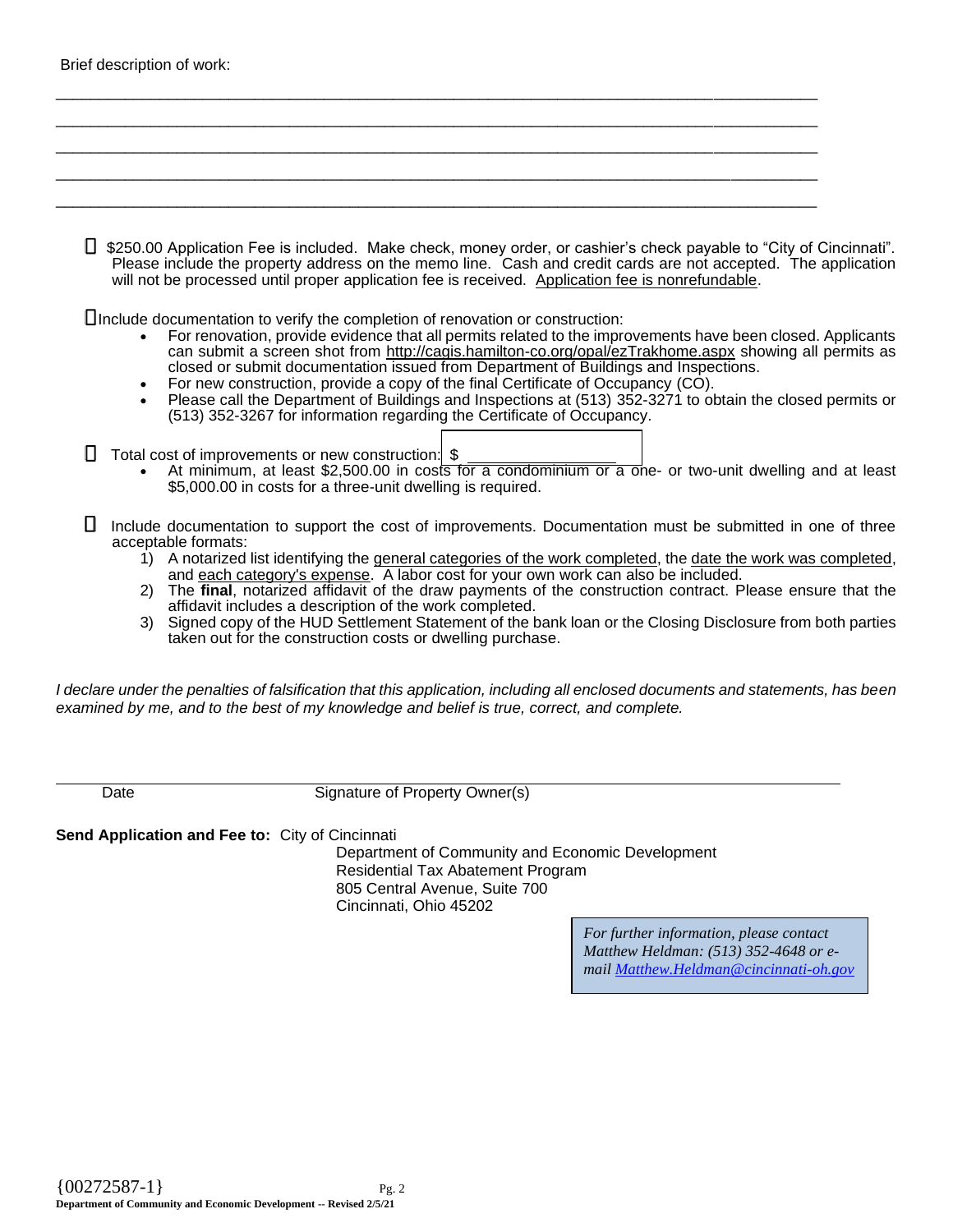#### PROPERTY TAX ABATEMENT INFORMATION

#### *Please read the information on pages 3 and 4 carefully and retain for your records:*

1. The City of Cincinnati Department of Community and Economic Development Community Reinvestment Area (CRA) Tax Abatement Program stimulates revitalization, retains residents, and attracts new homeowners. The program provides a benefit for residents who improve their homes and encourages home shoppers to buy in the City of Cincinnati.

2. Any renovated or newly constructed condominium or one, two, or three-unit residential structure within the City of Cincinnati may be eligible. The abatement is for 100% of the improvements to the property's *increased taxable value*, up to the maximum abatement value listed in the table. Taxes on the land itself or to unrelated previous improvements to the property are not included in the abatement. **It should be noted that some types of remodeling do not increase taxable value.** For example, roofing, vinyl siding, windows, gutters and painting, may improve the condition of the house but may not increase the taxable value of the property.

3. Homes or units that will soon be or have recently been sold, the seller or buyer may apply if all eligibility requirements are met. The contact information included in the application should reflect whichever party can best answer questions about the application.

3. **It is important to submit the application as soon as the project is complete because the eligibility period for tax abatement begins as the value of the improvements is added, either by partial or full assessment. However, the abatement is not applied to the property until an application has been submitted. It is possible that late applications may result in lost abatement years, as residential abatements do not relate back to prior tax years.**

4. **Please allow eight weeks for the City of Cincinnati to respond to your application.** If an application is found to be incomplete or doesn't qualify, you will be contacted using the information provided on your application. Once a complete application has been reviewed and approved, a letter is sent to the Hamilton County Auditor and the applicant. If you have not heard from the City within eight weeks of having submitted your application, it is your responsibility to follow up and check the status of your application. After the Auditor receives your application, further follow-up is with that office. The Hamilton County Auditor can be contacted at (513) 946-4000.

5. The Hamilton County Auditor's Office determines the abatement amount based on the type of the improvements as well as when the abatement period begins. A letter will be received from the Auditor's Office after the Auditor's appraisal has been completed**. The valuation determination could take from several months up to two years as taxes are one year in arrears and the Auditor will hold the application until the affected tax period.**

6. Longer abatement terms and/or higher maximum abatements may be available for properties that meet Leadership in Energy and Environmental Design (LEED) standards, properties that meet City of Cincinnati Visitability Standards, or properties that meet Living Building Challenge (LBC) standards. Additional information regarding obtaining LEED certification may be found on the U.S. Green Building Council website: [www.usgbc.org.](http://www.usgbc.org/) Additional information regarding City of Cincinnati Visitability Standards is available here: [https://city](https://city-egov2.cincinnati-oh.gov/Webtop/ws/council/public/child/Blob/39679.pdf?rpp=-10&w=doc_no%3D%27201400378%27&m=3)[egov2.cincinnati-oh.gov/Webtop/ws/council/public/child/Blob/39679.pdf?rpp=-](https://city-egov2.cincinnati-oh.gov/Webtop/ws/council/public/child/Blob/39679.pdf?rpp=-10&w=doc_no%3D%27201400378%27&m=3) [10&w=doc\\_no%3D%27201400378%27&m=3](https://city-egov2.cincinnati-oh.gov/Webtop/ws/council/public/child/Blob/39679.pdf?rpp=-10&w=doc_no%3D%27201400378%27&m=3) Additional information regarding obtaining LBC certification may be found on the International Living Future Institute's website: [http://living-future.org/lbc.](http://living-future.org/lbc)

7. To qualify for the increased LEED or LBC benefits, the LEED or LBC certificate MUST be included with your application. **However, as there may be a lag time between a property receiving the LEED or LBC certificate and finishing construction or renovation, an application may be submitted once the CO is obtained or permits are closed without a LEED or LBC certificate.** The LEED or LBC certificate may be submitted later and at that point the abatement will be revised for the longer term and higher capped value. To qualify for the increased Visitability benefits, Visitability status must be listed on the CO under Special Conditions.

8. For a remodeled housing unit to be Home Energy Rating System (HERS) Qualified, an applicant must have a certified Home Energy Rater conduct an initial home energy rating before construction. If the initial HERS score is equal to or above 85, the applicant must reduce the structure's index score to at most 70. If the initial HERS score is below 85, the applicant must reduce the structure's index score by at least 20%. A subsequent home energy rating must show either of these improvements. Documentation for both the initial and subsequent scores must be submitted with the application. **However, as there may be a lag time between a property receiving a final HERS score and finishing construction or renovation, an application may be submitted once the CO is obtained or permits are closed without a final HERS score.** The final HERS score may be submitted later and at that point the abatement will be revised for the longer term and higher capped value.